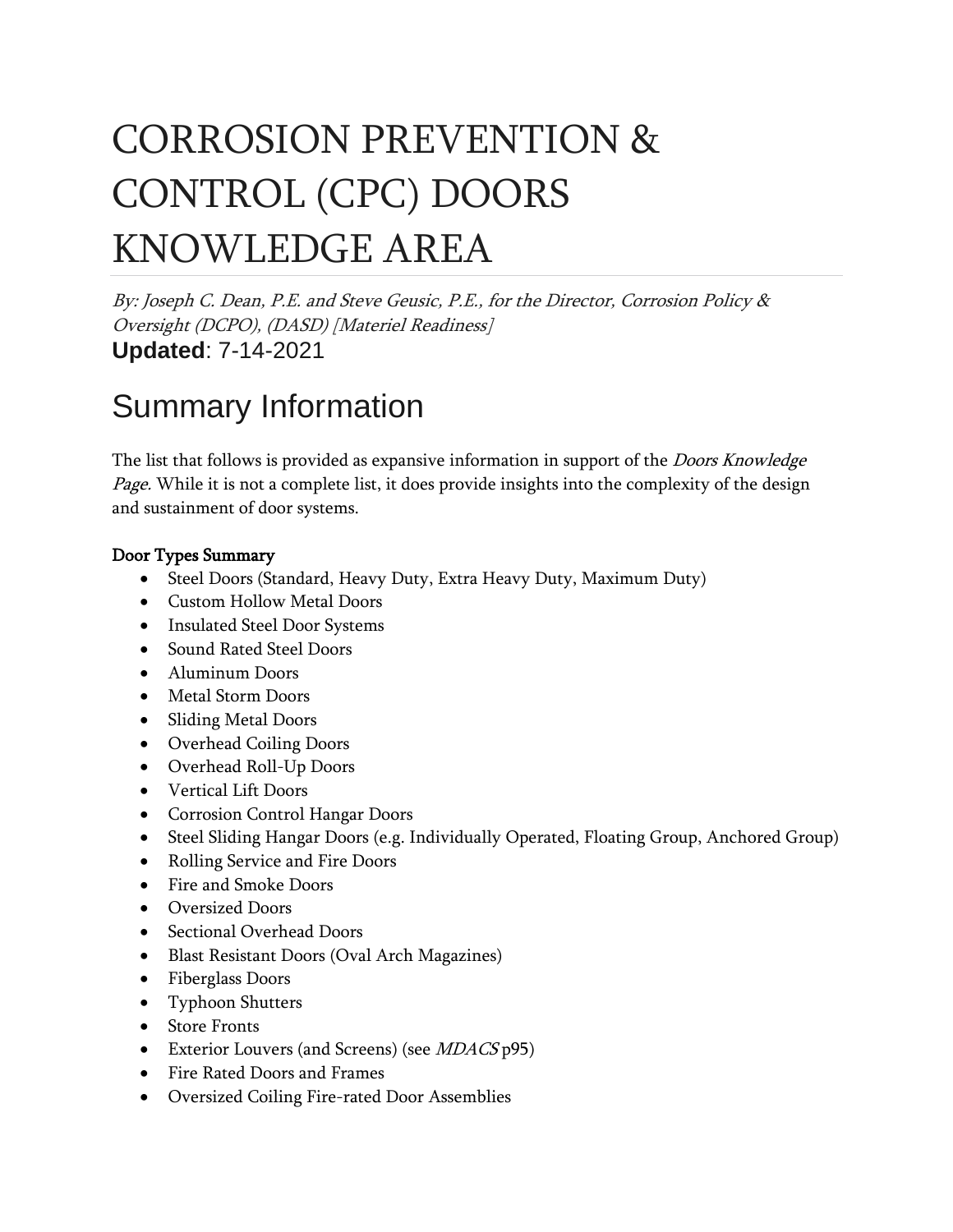- Interior Doors (as related to micro-environment and moist high-ESC Zones)
- Wood Doors and Frames (not to be used on exterior and in high-ESC Zones)

#### Door Materials and Finishes Summary

- Hot-dipped Galvanized Steel, Bonderized, Baked Enamel Finish
- Stainless Steel
- Aluminum (anodic, organic coatings)

#### Exterior Door Accessories Summary

- Frames (steel, aluminum)
- Springwires
- Tracks
- Counterbalances
- Chain Host Operators and Drives
- Brakes, Clutches, Weather/Smoke Seal Sensing Edge
- Push-Up Operators
- Hinges
- Brackets
- Rollers
- Locking Devices
- Motors
- Controls
- Entrapment Protection Devices
- Weather Seals and Sensing Edges
- Weather Stripping
- Curtain Materials
- Non-Insulated Curtains
- Insulated Curtains
- Curtain Bottom Bars
- Locks and Locking Devices
- Safety Interlock
- Overhead Drums
- Slats
- Hardware
- Equipment Supports
- Hoods
- Counter-Balancing Mechanism and Barrels
- Spring Balances
- Torsion Rods for Counter Balance
- Manual Door Operators
- Manual Push-Up Door Operators
- Manual Chain Hoist Door Operators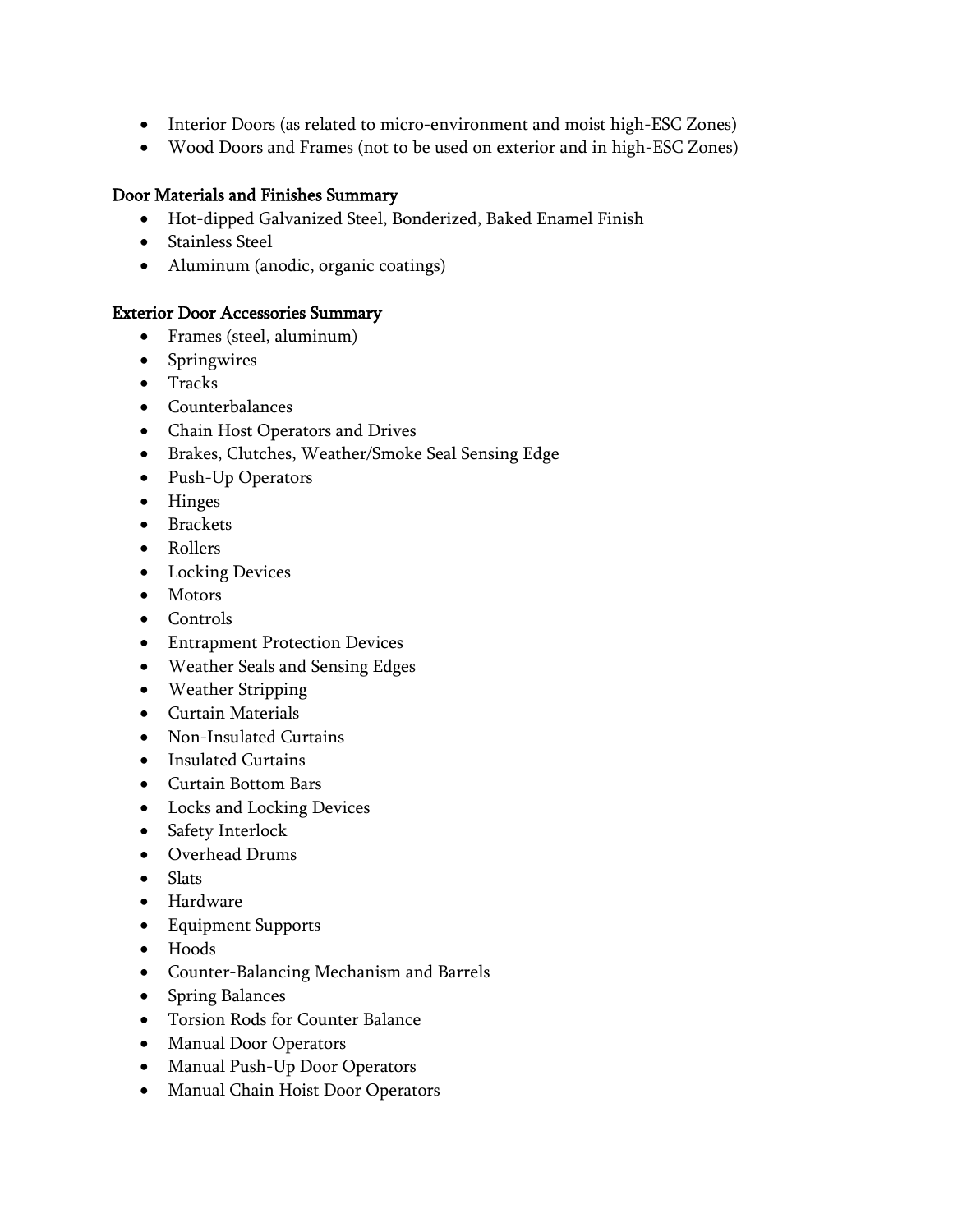- Manual Crank-Hoist Door Operators
- Electric Door Operators
- Electric Component (Motors, Bearings, Starters, Controls, Enclosures)
- Transformers
- Safety-Edge Devices
- Remote-Control Stations
- Speed-Reduction Units
- Wheel Assemblies
- Fixed-Pancake Top-Guide Rollers
- Vertical Floating-Head Top-Guide Rollers
- Personnel Doors, Frames and Hardware
- Electrical Interlocks
- Operating Units and Braking Systems
- Limit Switches (plunger-type, lever-arm-type)
- Safety Edges
- Warning Devices
- Louvers (interior, exterior)
- Astragals
- Moldings
- Insulation Cores
- Standard Steel Frames (welded, knock-down, mullion and transom bars, stops and beads, terminated stops, cased openings, anchors)

#### Submittals Summary

- Manufacturer's and installer qualifications
- Shop drawings
- Product data
- Design data
- Closeout submittals
- Operation and maintenance data
- Design drawings covering door structure, operating devices, mechanical systems and "U" value
- Construction details, installation and operations, thickness of materials, joints and connections, reinforcing, hardware, mechanical devices, electrical devices, design and detail date for work other trades affected by hangar doors
- Schematics (e.g. compressed air, wiring, piping, related equipment, etc.)
- Hangar door electrical details, design drawings, data, wind loads, deflections, connections, cold-formed steel members

#### Quality Assurance and Manufacturer's Qualifications

- Qualifications delineated in criteria
- Installation supervised by manufacturer's representative with explanation of